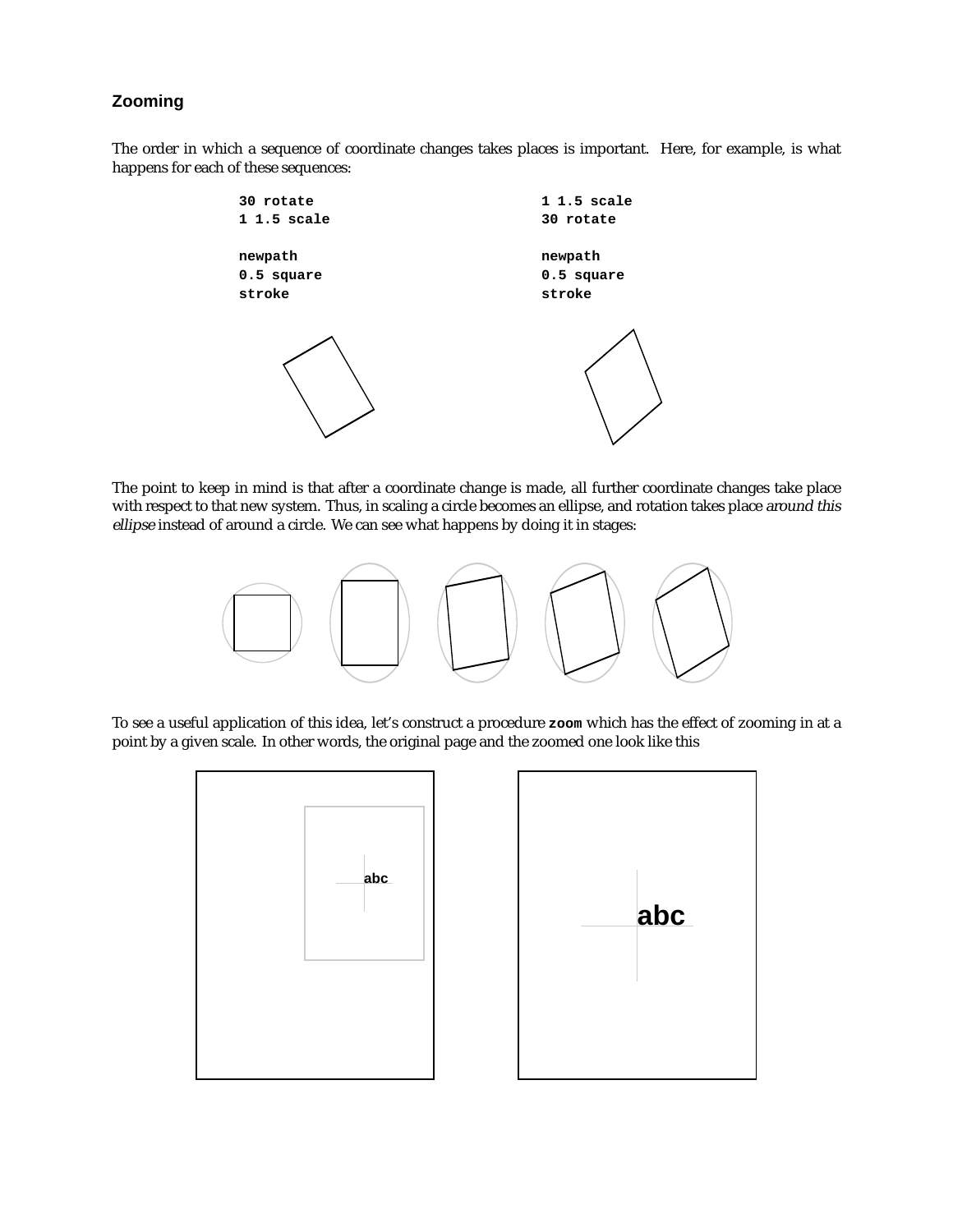if we zoom into the centre of the square with a zoom factor of two.

How can we do this? We shall see more generally how to construct a sequence of commands that have this effect: the point that is located at  $(x, y)$  in the following drawing is drawn at the new location  $(c_x, c_y)$  instead, and the figure is in addition scaled by a factor of  $s$ . The sequence of commands we need here is

```
cx cy translate
s dup scale
x neg y neg translate
```
followed by the original drawing commands.

We can see how this works by tracking the effect line by line. In this picture, the point marked **focus** is at  $(x, y)$ . It will be relocated at the **new location**  $(c_x, c_y)$ , scaled by a certain factor s. The origin is also indicated. The four figures show the effect after none, one, two, and all three of the above lines are executed.



If you want to rotate the figure with the focus as the pivot, then add the correct line as here: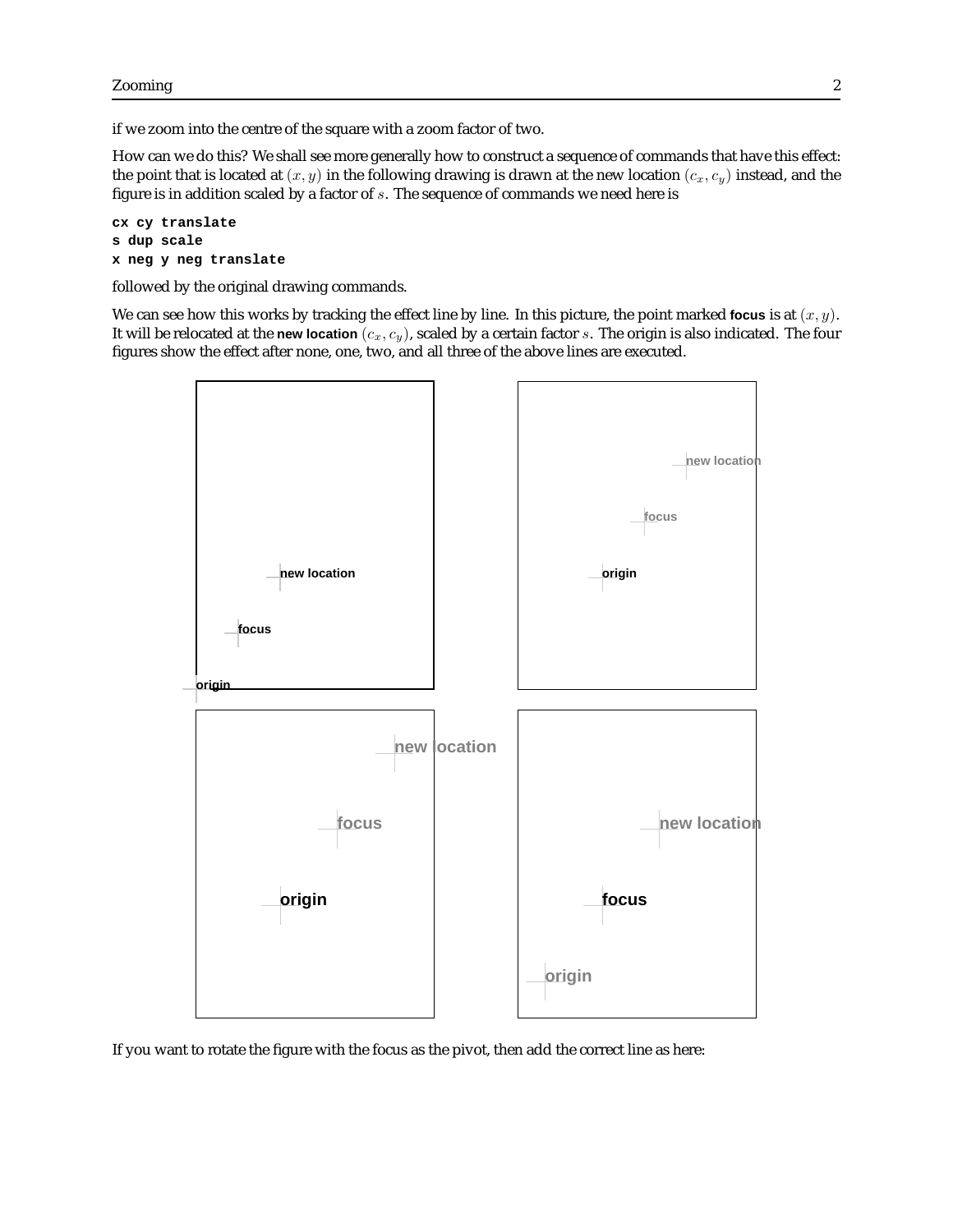**cx cy translate 20 rotate s dup scale x neg y neg translate**



## **A useful procedure**

```
% [cx cy] [x y] s: the place that is now (x, y) is located at [cx cy]
% and lengths scaled by s
/zoom {
8 dict begin
/s exch def
aload pop
/y exch def
/x exch def
aload pop
translate
s dup scale
x neg y neg translate
currentlinewidth s div setlinewidth
end
} def
```
## **Finding the centre**

Very often you want to make the new location  $(c_x, c_y)$  equal to the centre of the page. How do you find it? We assume, as usual, a page  $8.5'' \times 11''$ . The problem is to find the coordinates in the current coordinate system of the centre of the page. This means we have to use the affine transformation from page coordinates to user coordinates, as we did when drawing complete lines. In addition we have to apply various transformations to certain points. The command **transform** is applied when a matrix (in PostScript's sense) and two coordinates are on the stack. It leaves on the stack the effect of applying the matrix to the point, another pair of coordinates. Similarly **itransform** applies the **inverse transform**. So here is a procedure which returns as an array of two elements the centre of the page in user coordinates: